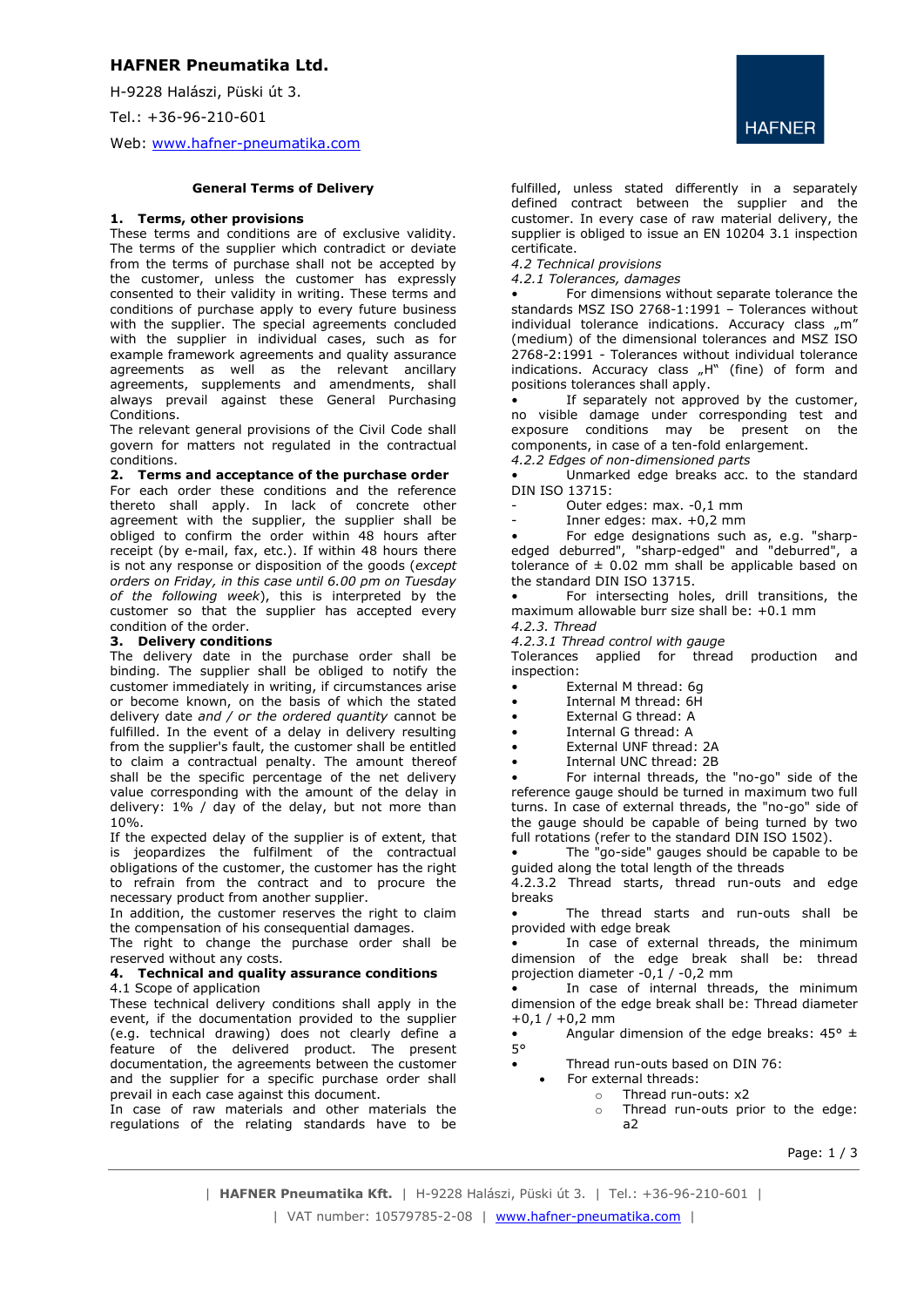# **HAFNER Pneumatika Ltd.**

H-9228 Halászi, Püski út 3.

Tel.: +36-96-210-601

Web: [www.hafner-pneumatika.com](http://www.hafner-pneumatika.com/)

- o Thread undercuts: B2
- For internal threads:
	- o Thread run-outs: e2
	- o Thread undercuts: D2

*4.2.4 Cut-off nozzle*

Cut-off nozzles on the parts are generally not allowed. In the event of problems, coordination is necessary before the start of production.

Governing standard: DIN 6785.

*4.2.5. Dimension changes resulting from surface and heat treatments*

The component drawing contains the finished dimensions of the already finished coated or heat-<br>treated component. During production these treated component. During production these dimensional changes are to be considered according to the coating technology.

*4.2.6. Delivery condition, cleanliness of parts*

Each component shall be delivered free from manufacturing and other contaminations. (For example, the presence of chips, lubricants or other contaminants is prohibited.)

The packaging of the components shall ensure their cleanliness, integrity and harmlessness.

The supplier shall use environmentally friendly packaging in accordance with the applicable packaging regulations. The customer reserves the right to return the packaging to the supplier's expense.

The delivered product should be supplied with the documents according to the applicable legal regulations.

*4.3. Quality assurance conditions*

The products ordered shall meet the requirements concerning the given product group:

o For standard parts the relevant rules shall apply.

o In case of non-standardized products the provisions of the company Hafner Pneumatika Kft. shall govern.

When ordering items with drawing numbers we ask for the observation of every requirement.

If no special agreement or separate written communication is available, the current standard year shall be valid for the issue of the order.

Serial production may only begin with a released initial sample, if the item is obliged for initial sample inspection.

• For components delivered, the basic goal is to achieve "zero errors".

If there is a demand of the customer to carry out 100% control on certain components or to apply a process control carried out using statistical methods and to confirm the reliability of the production process, these require further coordination.

The supplier shall ensure that the documentation of the manufactured products (such as measurement reports, conformity declarations of materials, etc.) can be presented retroactively even for a period of 36 months upon request by the customer.

Upon request of the customer the supplier shall be obliged to issue a test certificate 2.1, 2.2, 3.1 on the basis of the standard EN 10204.

Upon request by the customer the supplier shall be obliged to carry out initial sample inspection **HAFNER** 

according to the requirements of the customer or the current valid version of VDA or PPAP. The costs of the initial sample inspection require further coordination.

In case of non-conformity with the technical documentation the customer has the right to reject the production line in question. Then, all costs related to the complaint management should be borne by the supplier. Such as for example the sorting, reworking, new production, user fines, penalties, transport costs carried out by the customer, the supplier or third parties.

The customer usually carries out a random test on the incoming components, in terms of size and quantity. The signing of the delivery note for the freight forwarder or in case of a delivery by the supplier the signing of the delivery note and / or the invoice for the transfer of goods shall not be considered as recognition of the conformity of the goods. In case the fault has not been detected during the goods receipt inspection, later, possibly during the functional tests (typically the hidden defects of small extent, which are difficult to detect), the supplier can be held responsible for the fault retroactively. Then, all costs related to complaint management should be borne by the supplier. The product liability period (binding suitability duration) shall be at least 36 months after the delivery of the component. This only applies, if the delivered component was faulty at the time of handing over, so it has not met the requirements specified in the specifications.

**5. Tools**

The tools, which are manufactured by the supplier at the expense of the customer shall be transferred to the exclusive property of the customer at the time of the payment. These shall be firmly stated by the supplier as the property of the customer. The supplier shall be obliged to use the tools exclusively for the production of the product ordered by the customer.

## **6. Modifications**

*Any alteration requires, in principle, the mutual agreement of the parties, unless the customer is entitled to change the quantity* or the delivery date *of the ordered goods* unilaterally with a written notice to the supplier.

## **7. Payment conditions**

Place of performance for every payment: 9228 Halászi. The payment shall not be considered as recognition or as fulfilment, nor waiver of warranty; this also applies to the acknowledgement of receipt of goods.

In the event of a delaved financial performance the maximum amount laid down in the Civil Code may only be claimed as default interest.

## **8. Infringement of contract**

In the event when the supplier does not supply the goods specified in the order or a part thereof within the delivery period considered as an integral part of the order, or if the supplier violates any condition of the order, the customer has the right to cancel the entire order or a part thereof in short term, in accordance with the applicable laws, without the fact that the termination would affect the customer's right to compensation as a result of a breach of contract.

Page: 2 / 3